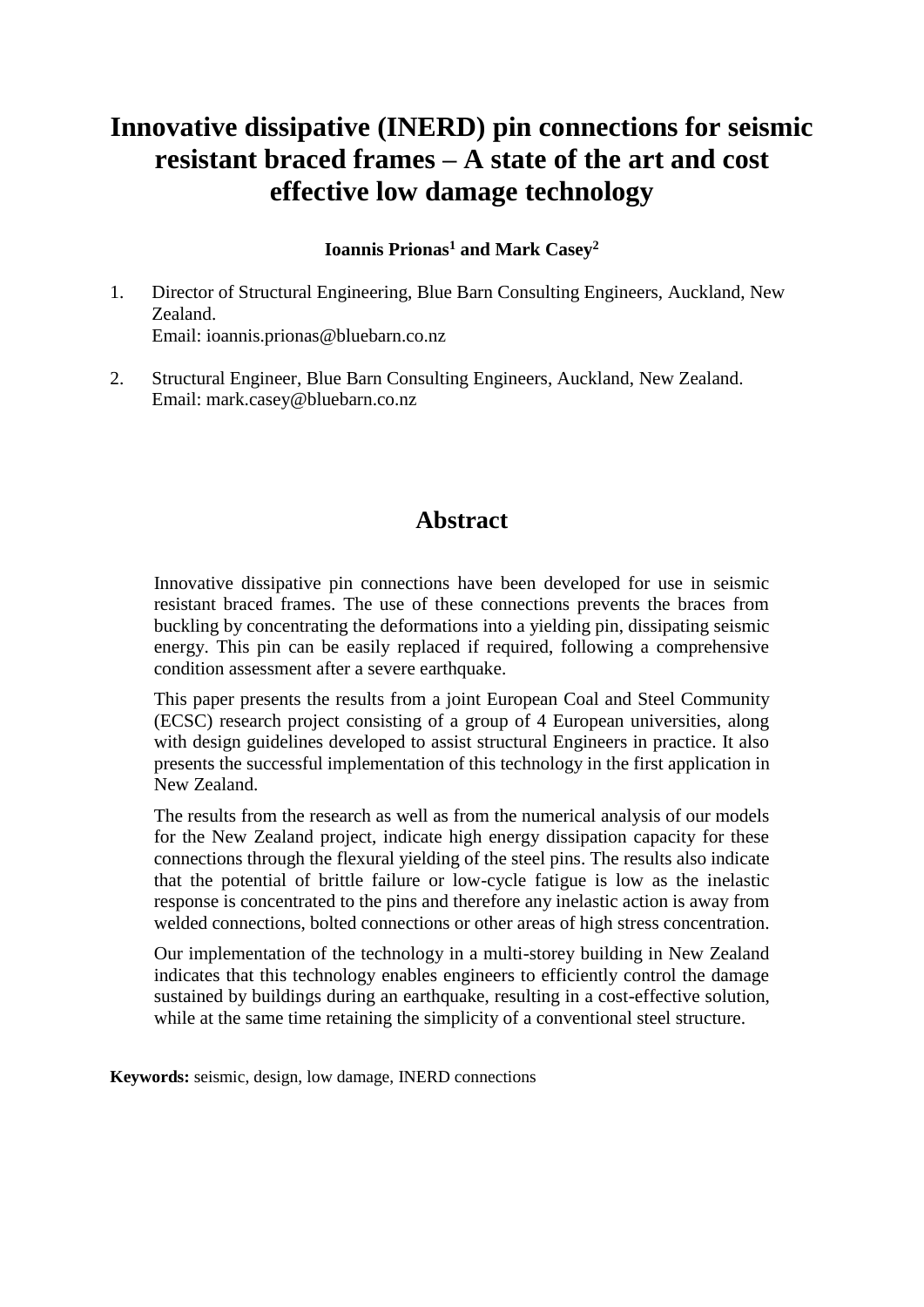## 1 **INTRODUCTION**

## 1.1 **Energy Dissipative zones in steel frames**

Earthquake resistant steel frames are usually designed to dissipate energy. When this occurs, parts of the structure (dissipative zones) exhibit inelastic deformations during strong seismic motions. The main structural typologies (Mazzolani et al., 2000), the corresponding performance characteristics and the expected positions of the dissipative zones are listed in Table 1.

|                     | <b>Moment</b><br><b>Resisting</b><br><b>Frame</b><br>(MRF) | <b>Concentrically</b><br><b>Braced Frame</b><br>(CBF) | <b>Eccentrically</b><br><b>Braced Frame</b><br>(EBF) | <b>EBF</b> or CBF<br>with <b>INERD</b><br>connections |
|---------------------|------------------------------------------------------------|-------------------------------------------------------|------------------------------------------------------|-------------------------------------------------------|
| <b>Stiffness</b>    | Low                                                        | High                                                  | Moderate                                             | High                                                  |
| Ductility           | High                                                       | Low                                                   | Moderate                                             | High                                                  |
| Dissipative<br>zone | Beam                                                       | <b>Braces</b>                                         | Link Beams                                           | Connections                                           |

## **Table 1. Structural typologies and main characteristics for Steel Frames.**

Conventional frames have certain disadvantages in respect to stiffness or ductility. Additional issues related to the seismic performance of those frames are:

- The need for strengthening or replacement of damaged or buckled braces post the Ultimate Limit State (ULS) earthquake with significant disruption and additional costs
- The need for strengthening and repair of the links or the beams that form part of the main gravity system

Damage observed in steel framed structures after recent strong earthquakes indicate the need for improvement of existing structural typologies and the introduction of innovative systems. These systems should aim to have the following properties:

- High stiffness to limit drifts during moderate seismic motions
- High ductility to dissipate energy during strong motions
- Ability for easy and inexpensive repair if required

## 1.2 **Research Background and Development of INERD system**

The INERD system was developed and studied during a joint European ECSC research project, involving 4 Universities (Athens, Lisbon, Milan and Liege) and a steel production company (Arcelor/Arbed). Supplementary investigations were performed during a national Greek research project, involving the National Technical University of Athens and 5 Software and Construction companies. A priority European Patent Application has been filed on the invented connections.

The research of the performance of the new system includes experimental and theoretical investigations, as following: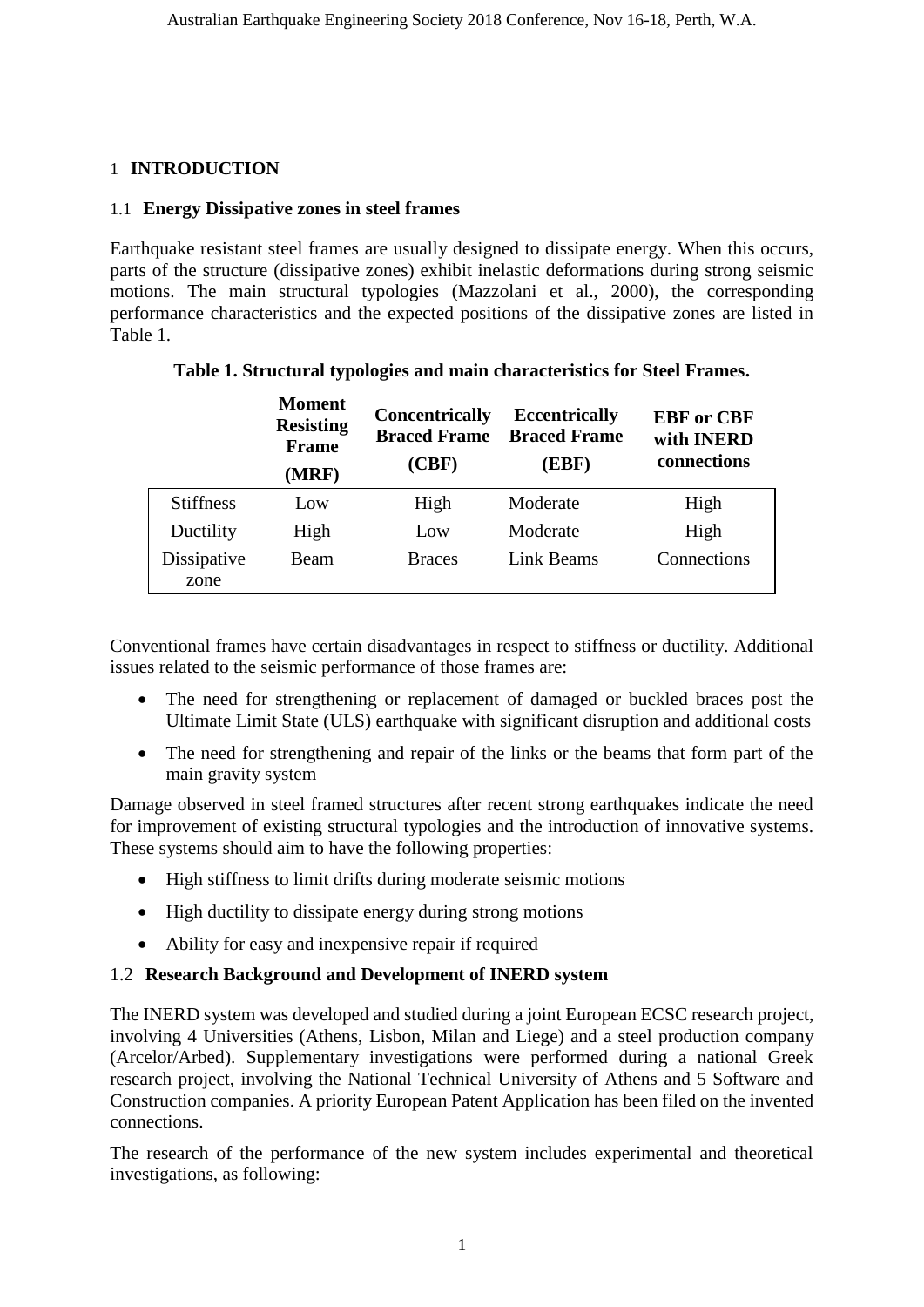- Full-scale tests on INERD connection details performed in Lisbon (Calado and Ferreira, 2004)
- Full-scale tests on frames with INERD connections performed in Milan (Castiglioni et al., 2004)
- Analysis of INERD pin connections performed in Athens (Vayas et al., 2004)
- Analysis of X-braced frames with INERD pin connections (Vayas et al., 2004)
- Volume with pre-normative design guidelines for innovative devices (European Commission, Research Programme of the Research Fund for Coal and Steel, INNOSEIS, Valorisation of innovative anti-seismic devices)

The results from the full-scale tests as well as from the Computational analysis are available in the international literature. The intention of this paper is to highlight the extensive research completed.



**Figure 1: Layout of INERD connections (Vayas et al., 2005)**

The pin connection INERD system consists of two external eye-bars welded or bolted to the adjacent member (column for X-braces, beam for V or eccentric braces), one or two internal eye-bars welded or bolted to the brace and a pin running through the eye-bars, as indicatively shown in Figure 1. Inelastic deformations and energy dissipation are concentrated in the pins. The pin cross section is not circular to avoid twist around its axis during cyclic loading. Two pin cross sections were selected: a) Rectangular, where the pin is bent around its short side (to prevent lateral buckling), and b) Rectangular with rounded edges, where the pin is bent around its long side.

## 1.2 **Eurocode requirements for the design of braced frames**

According to the current European Seismic Code (Eurocode 8, 2004), "concentric braced frames shall be designed so that yielding of the diagonals in tension will take place before failure of the connections and before yielding or buckling of the beams or columns" and that "in frames with diagonal bracings, only the tension diagonals shall be considered". The former condition leads to high connection costs for conventional braced frames, since the connections shall be stronger than the connected members and remain elastic during the seismic excitation. The latter indicates that the compression braces, almost half of the total, are considered as inactive due to buckling, which evidently leads to heavier brace sections and higher costs. Eurocode also indicates slenderness criteria for the diagonal members which may significantly increase the size of the members.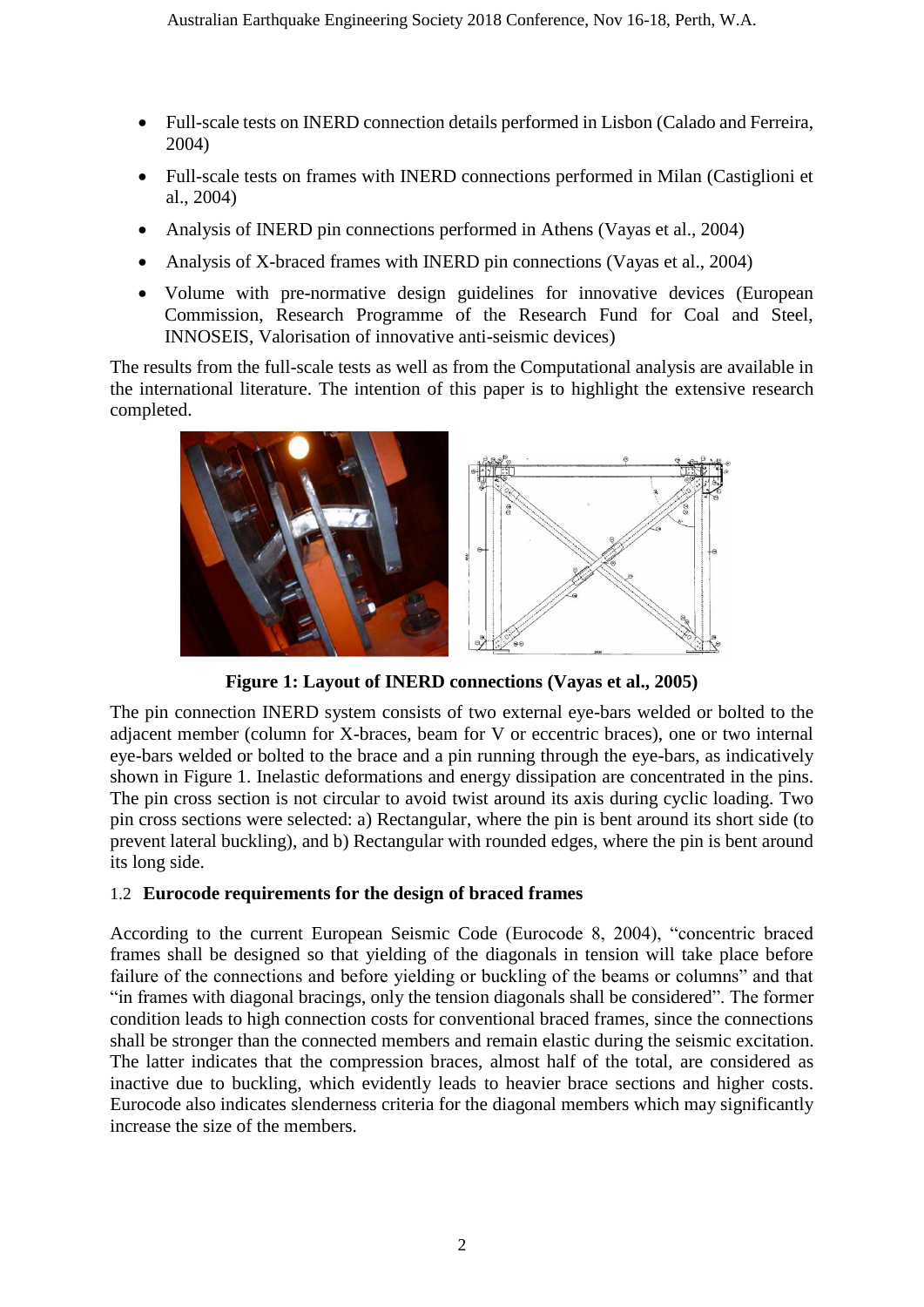## 1.3 **New Zealand code requirements for the design of braced frames**

The design of concentrically braced frames in New Zealand is currently governed by the requirements of NZS 3404 Section 12.12. Unlike Eurocode 8, NZS 3404 allows for the consideration of both the tension and compression braces under seismic loading, provided the maximum slenderness ratio of the brace does not exceed 120. However, it should be noted that while this maximum slenderness ratio is 120 to consider the compression brace, this value can vary depending on the category of the CBF system and the number of stories of the structure in accordance with section NZS 3404 section 12.12.4.

In addition to slenderness requirements, NZS 3404 also requires the use of a multiplier,  $C_s$ , which varies based on the slenderness ratio of the braces and the number of stories the structure contains. This  $C_s$  value ranges from 1.0 to 2.1 for Category 1 systems and is applied to the seismic coefficient  $C_d(T)$  to effectively increase the seismic actions.

## 2 **DESIGN GUIDELINES FOR INERD CONNECTIONS**

## 2.1 **Analytical modelling investigations**

The behaviour of the pin connection was studied, during the research programme, by means of three models with various degrees of complexity: a) FEM model, b) Beam model and c) Simple engineering model. The first two have the purpose of better understanding the connection response and to allow for the development of the third engineering model which is intended to be used for design purposes in practical applications.

FEM analyses by means of the general-purpose programme ABAQUS, were performed to study the monotonic and cyclic behaviour of the pin connections. The advantage of the symmetry properties, allows for modelling of one fourth of the complete connection, as shown in Figure. 2. The model dimensions corresponded with those of the specimen for which experimental investigations were performed.



**Figure 2: FEM created in ABAQUS (Vayas et al., 2005)**

Indicative experimental and numerical results are illustrated in Figure. 3. Forces and displacement are positive when the eye-bars are in compression. It was observed that the analytical rather than the experimental monotonic curves represent the skeleton curves for cyclic loading and that pinching in the hysteretic loops occurs due to holes' ovalisation from bearing stresses. Additionally, no hardening response takes place for cyclic loading due to inelastic transverse bending in the eye-bars and the resistance is bigger for eye-bars in compression than in tension. It was found that there was satisfactory agreement between experimental and numerical results in respect to both local and global behaviour observed. It was also noted that pinching takes place in the analysis at the same yield load level, whereas in the tests at progressively lower levels.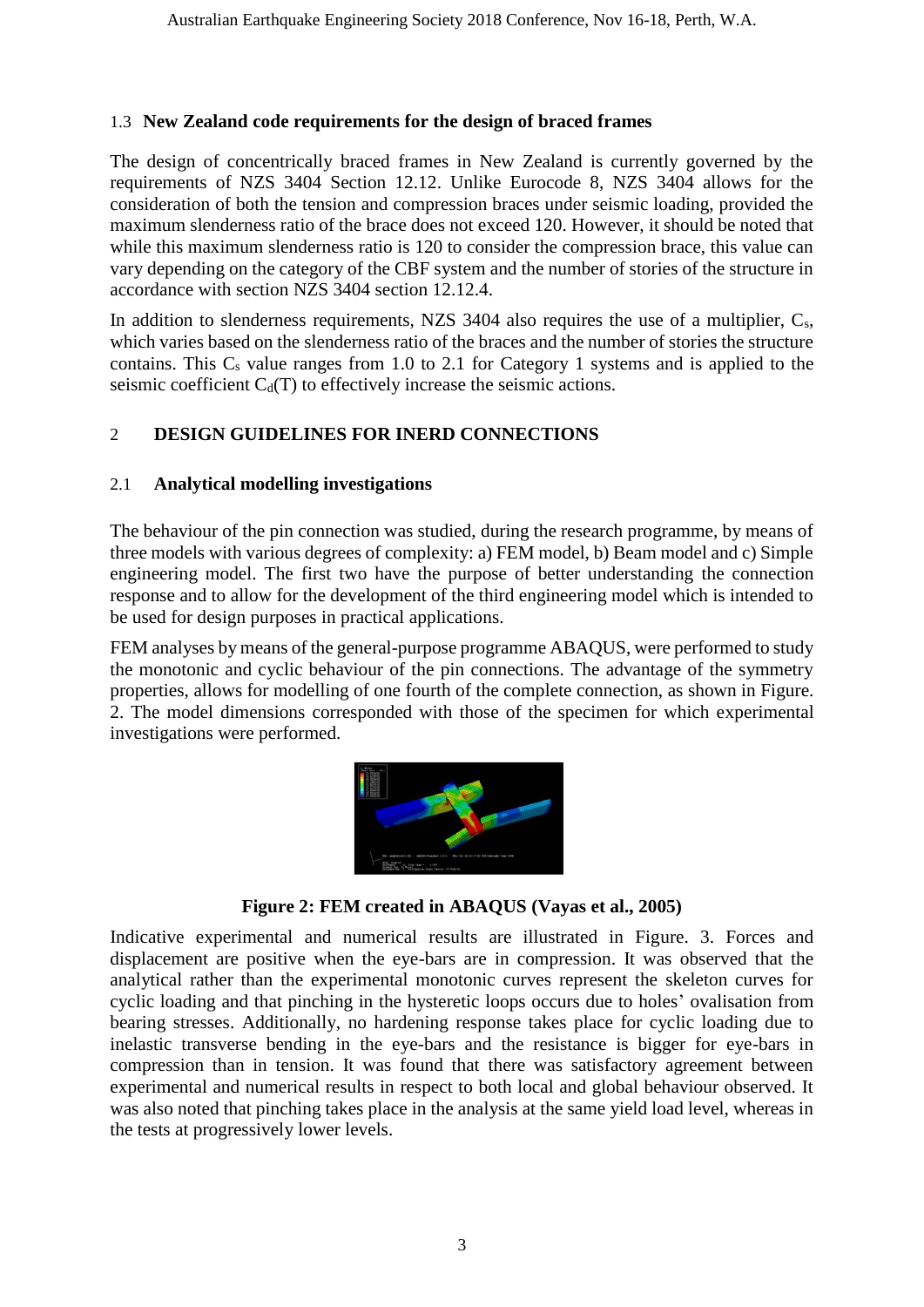

**Figure 3: Hysteretic behaviour of INERD connections (Vayas et al., 2005)**

## 2.2 **Proposed design guidelines**

The research led to the generation of the following design guidelines which can be used for practical applications from structural engineers. These guidelines are intended to supplement the Clauses of the EN-1998-1 in its current version. Please note that all design equations and can be found the INNOSEIS design guidelines written by Vayas et al. (2017.)

|  | Table 2. Upper limit ductility values for global analysis of regular buildings. |  |  |  |  |
|--|---------------------------------------------------------------------------------|--|--|--|--|
|  |                                                                                 |  |  |  |  |

| <b>INERD</b> pin connection | <b>Ductility Class</b> |            |  |
|-----------------------------|------------------------|------------|--|
|                             | <b>DCM</b>             | <b>DCH</b> |  |
| At both diagonals ends      | 3.0                    | 4.0        |  |
| At one diagonal end         | 2.0                    | 3.0        |  |
|                             |                        |            |  |

To ensure that the dissipative pins will be loaded primarily in bending, their length shall be such that *a>h* where *h* is the height of the pin and *a* is the clear distance between the internal and external plates.



**Figure 4: Geometric properties of pinned INERD connection**

Concentric braced frames with dissipative pin connections shall be designed in such a way that yielding of the pins in bending will take place before buckling of the braces or yielding of the adjacent members.

For the linear global analysis, the pin connections can be modelled as an axial spring with spring constant. Equation 1 is used for a single internal plate while equation 2 is for a double internal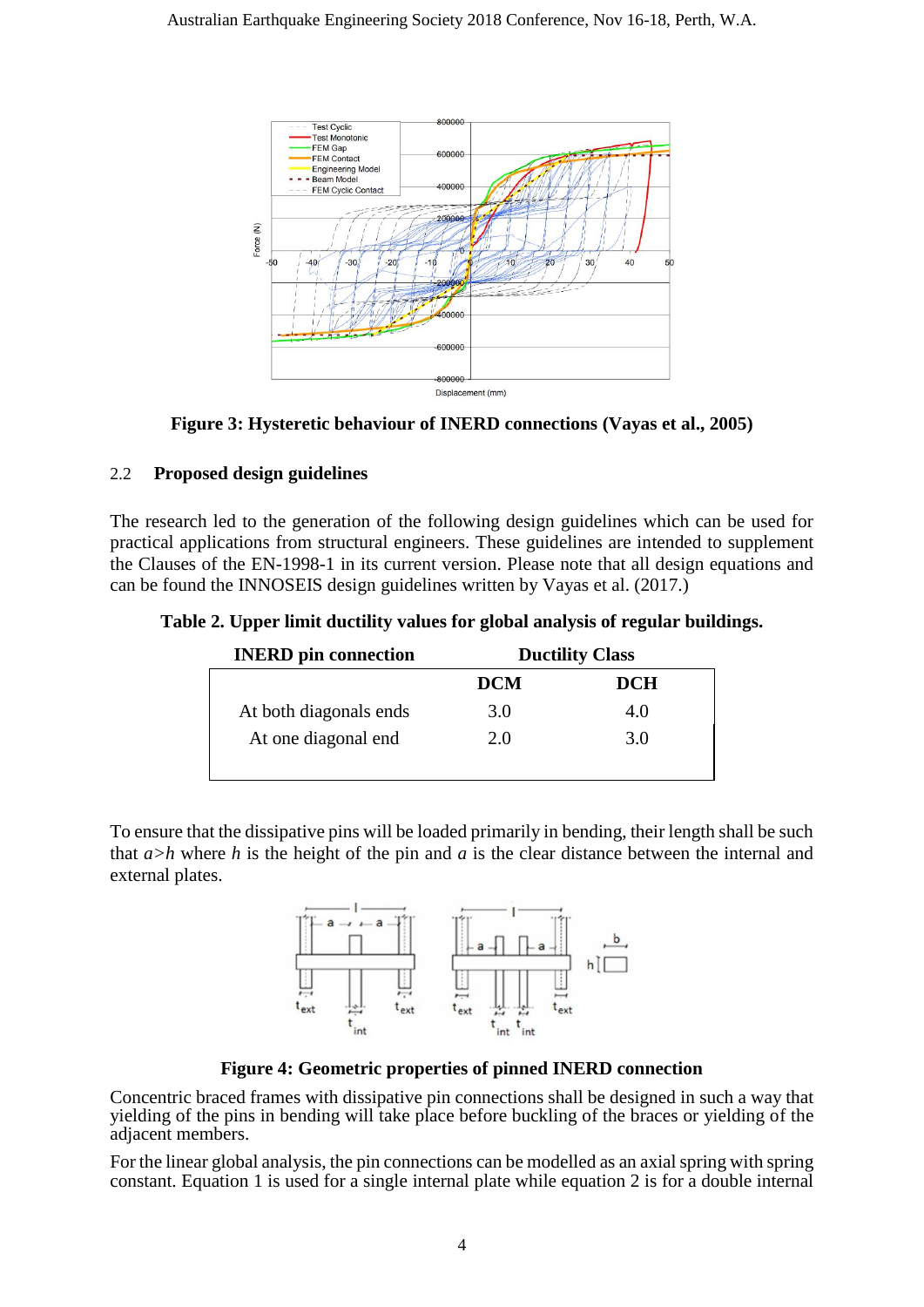plate

$$
K_{pin} = \left(\frac{32.EI}{l^3}\right) \tag{1}
$$

$$
K_{pin} = \left(\frac{8.EI}{aJ^2 \cdot \alpha(3-4\alpha)}\right) \tag{2}
$$

Where  $EI$  = Bending stiffness of the pin;  $\alpha = a/l$ 

Dissipative pins are designed for the highest brace forces in the seismic design situations. The capacity is calculated accounting for reductions due to the influence of shear and plastic deformation in the pin. The value of  $\beta_{\text{iii}}$  is adjusted until the shear capacity and bending capacity of the pin is equal as per equation 3

$$
P_{Ed} \le P_{u, Rd} = K_{pin} \left( \frac{4.M_u}{a_{red} \gamma_{pu}} \right) = K_{pin} \left( \frac{2b.(1 - 2.\beta_{iii}).h.f_y}{\sqrt{3}.\gamma_{pu}} \right)
$$
(3)

Where  $M_u$  = the ultimate plastic resistance of the pin,  $\beta_{iii}$  = the percentage of each side of the pin that has been subject to plastic deformation with  $0 \le \beta_{\text{iii}} \le 0.5$ .

The overstrength of any pin *i* is defined by equation 4. The selection of a pin's dimensions shall be such that the value of  $\Omega_i$  is close to 1. In order to achieve a homogeneous global dissipative behaviour of the structure, it should be checked that the maximum overstrength ratio Ω*max* over the entire structure does not differ from the minimum value Ω*min* by more than 25% as shown in equation 5

$$
\Omega = P_{urd,i} / P_{ed,i}.\tag{4}
$$

$$
\Omega_{\text{max}}/\Omega_{\text{min}} \le 1.25\tag{5}
$$

Diagonal members shall be verified to yielding and buckling assuming the exhaustion of the capacity of the pins at their ends as per equation 6

$$
N_{Ed} = \Omega_{max} \cdot P_{u, Rd} \tag{6}
$$

Beams and columns connected to braces with flexible INERD connections should meet the following minimum resistance requirement shown in equation 7

$$
N_{pl, Rd} (M_{Ed}) \geq N_{Ed, G} + 1.1 \cdot \gamma_{ov} . \Omega . N_{Ed, E}
$$
\n
$$
(7)
$$

where  $\Omega$  is the minimum value of all the pinned connections of the diagonals.

For Non-Linear Pushover Analysis, the following backbone curve is proposed



**Figure 5: Nonlinear properties of the dissipative pin connection spring (Vayas et al. 2017)**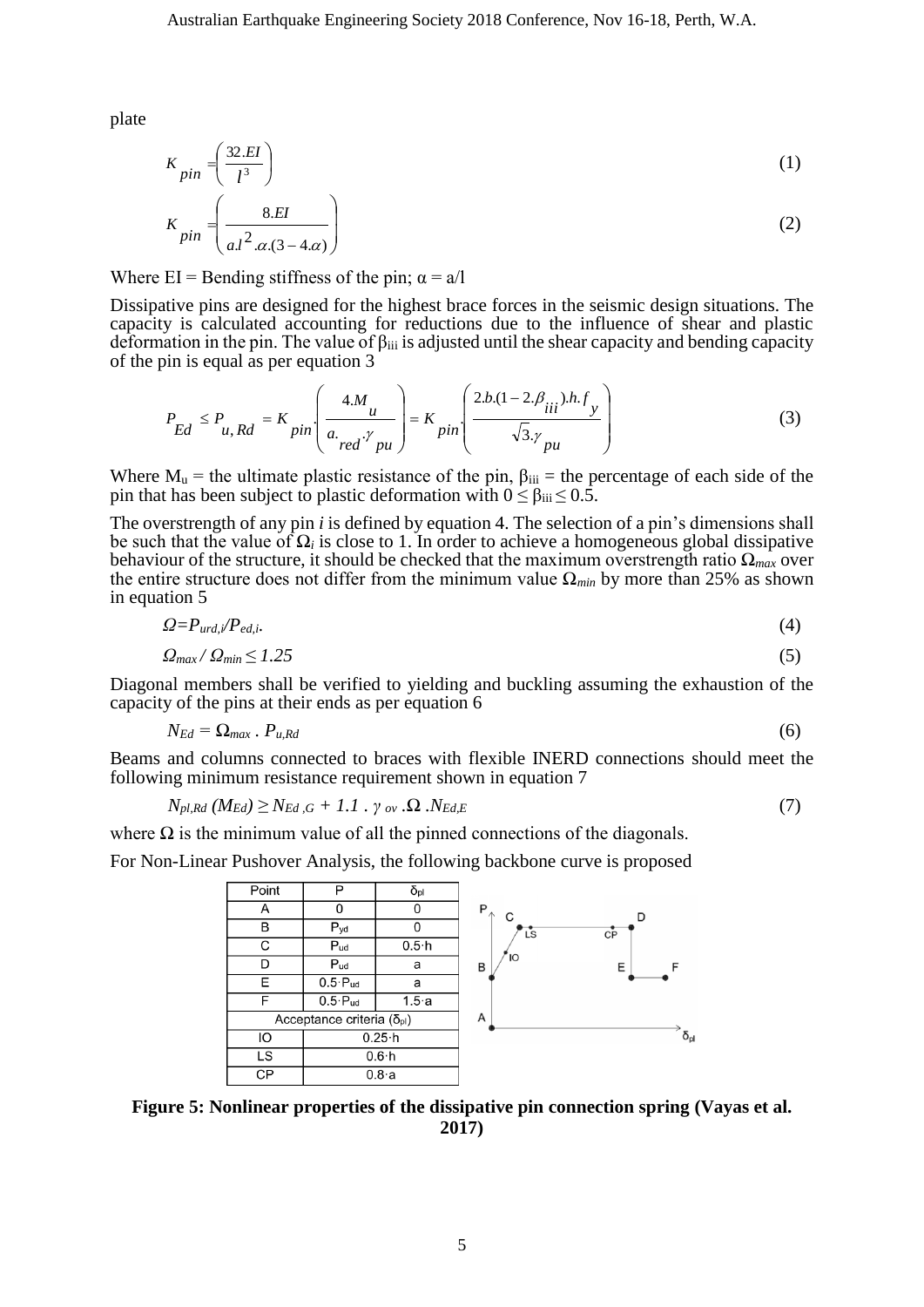## 3 **NEW ZEALAND CASE STUDY**

## 3.1 **Introduction**

Harrison Grierson Consultants was engaged by Tauranga City Council to provide structural design services for the Harington Street Transport Hub.

The Harington Street Transport Hub will be a 9-storey building, consisting of 2 basement levels and 7 levels above ground. The floor to floor height of each level is 3.1 meters, however, due to the nature of the ramps in the structure, the building has split levels meaning that the northern and southern ends of the building do not have the same RL at each floor level. The building will have approximate dimensions of 37.2 meters long and 54.7 meters wide.

#### 3.2 **Structural System**

The primary gravity load structure will consist of the following elements:

- Comflor 80 composite floor decking, supported on secondary composite steel beams.
- Primary steel beams, supporting the composite decking and the secondary composite steel beams.
- Steel columns, providing support to the primary steel beams.

The superstructure of the building will utilise multiple braced bays in both the longitudinal and transverse building directions. The bracing is well distributed and is symmetrical, leading to a regular setout of the lateral load resisting system. These braced bays will transfer the lateral forces down the building through tension and compression forces into the foundation system.

The brace connection also utilises the innovative dissipative technology (INERD) that allows the connections at the end of the braces to yield in a ductile manner and dissipate seismic energy.

#### 3.3 **Seismic Analysis**

The analysis was conducted using a combination of 2D models and a 3D model, both of which were modelled using ETABS 2016.

The first stage consisted of a response spectrum analysis, which was conducted on both the 2D and 3D models. The worst case was then taken from a comparison of the two models to obtain the design value. This was then followed by a nonlinear static pushover analysis that was conducted in the 2D model only.



## **Figure 6: (Left) Computational model from ETABS 2016 (Right) Brace connection used in building**

## 3.4 **Analysis Results**

In addition to the Response Spectrum Analysis, a Nonlinear Static Pushover Analysis was conducted. The purpose of completing this assessment in addition to the Response Spectrum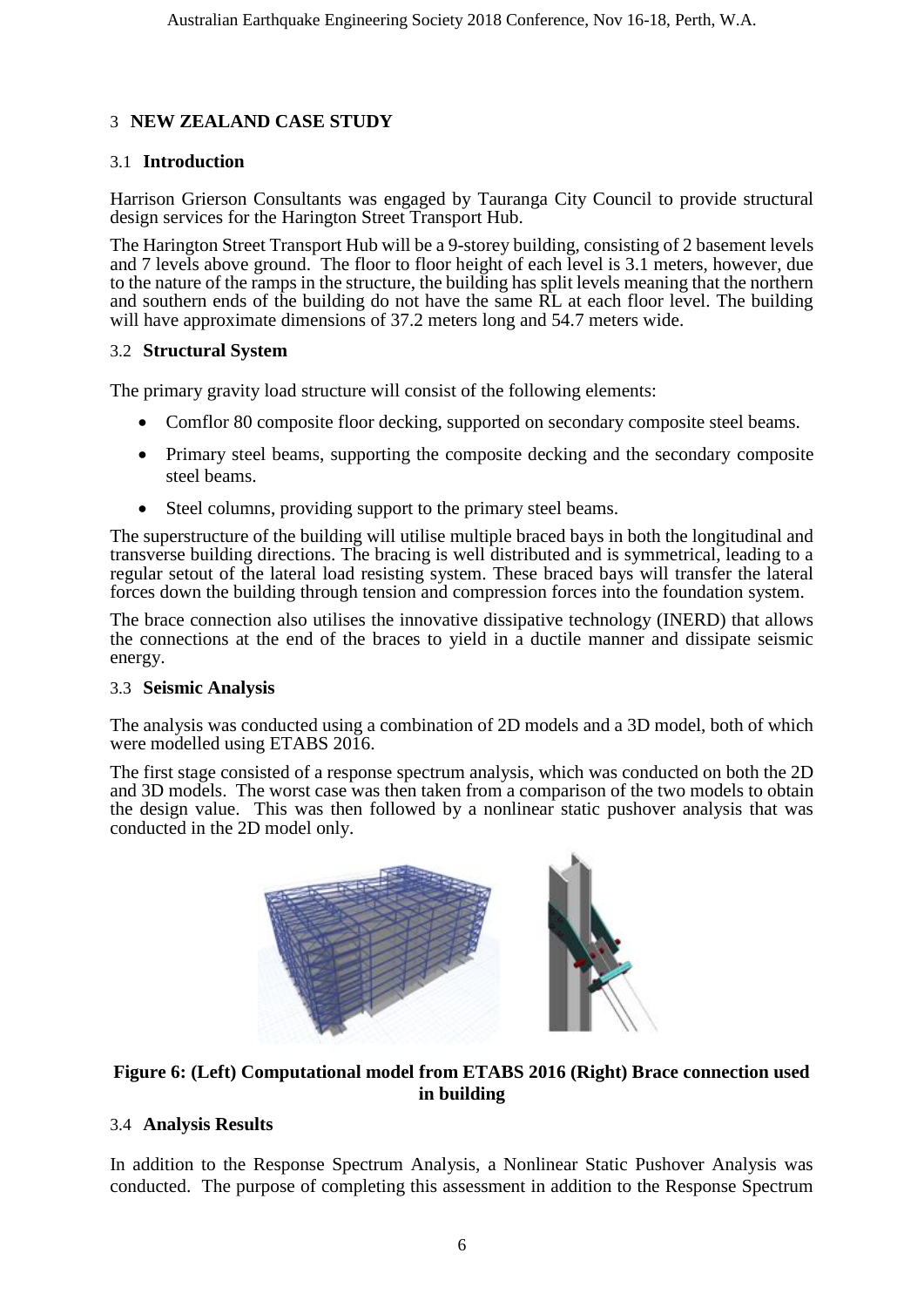Analysis, was to verify the ductility levels of the structure, as a ductility of  $\mu = 4$  had been assumed in the design.

This analysis involved pushing the structure to a calculated target displacement value that is representative of an ultimate limit state earthquake. This target displacement was calculated using two methods. The first was the method from ASCE 41-13, and the second was taking the deflections from the Response Spectrum Analysis and multiplying the outputs by the ductility factor of 4 and the required  $k_{dm}$  factor from NZS 1170.5. The worst case of the two methods was then used to determine the target displacement for each direction. This resulted in the following target displacement values:

- 186 mm in the Longitudinal direction
- 250 mm in the Transverse direction

The axial hinge properties used in the braces were assigned using the recommendations from the design guidelines as shown in Figure 5. These varied based on the dimensions of the pins and so are different at each location.

As can be seen in Figure 7 below, the INERD connections in both braced frames have been optimised so as to yield uniformly on all levels of the structure in accordance with equation (4) and (5) from section 2.2. This maximises the potential of this type of connection to dissipate seismic energy and avoid concentration of yielding in any locations or storeys. It should also be noted that most of the hinges are in the Immediate Occupancy range (Green) with only a small number of hinges reaching the Life Safety range (Blue) which is acceptable. The results from the pushover analysis also served to validate the choice of  $\mu$ =4, as the results indicated that much higher levels of ductility could actually be achieved.



**Figure 7: Hinge states from the ETABS model on the transverse frame**

## 3.5 **Comparison with the same building designed to New Zealand Design Standard**

For comparison purposes, the brace sections and columns adjacent to the braced bays of the Harington St Transport Hub were redesigned using the conventional design procedure as outlined in NZS 3404. As expected, the removal of the INERD connections from the analysis model resulted in a much stiffer structure and a higher calculated base shear. Additionally, due to the slenderness of the brace sections used in the design, a  $C_s$  factor of 2.1 was applied to the seismic coefficient,  $C_d(T)$ , for the analysis. This was done in accordance with NZS 3404 Table 12.12.3(1) for a 7-storey structure.

Due to the significant increase in the forces on the structure, larger sections were required for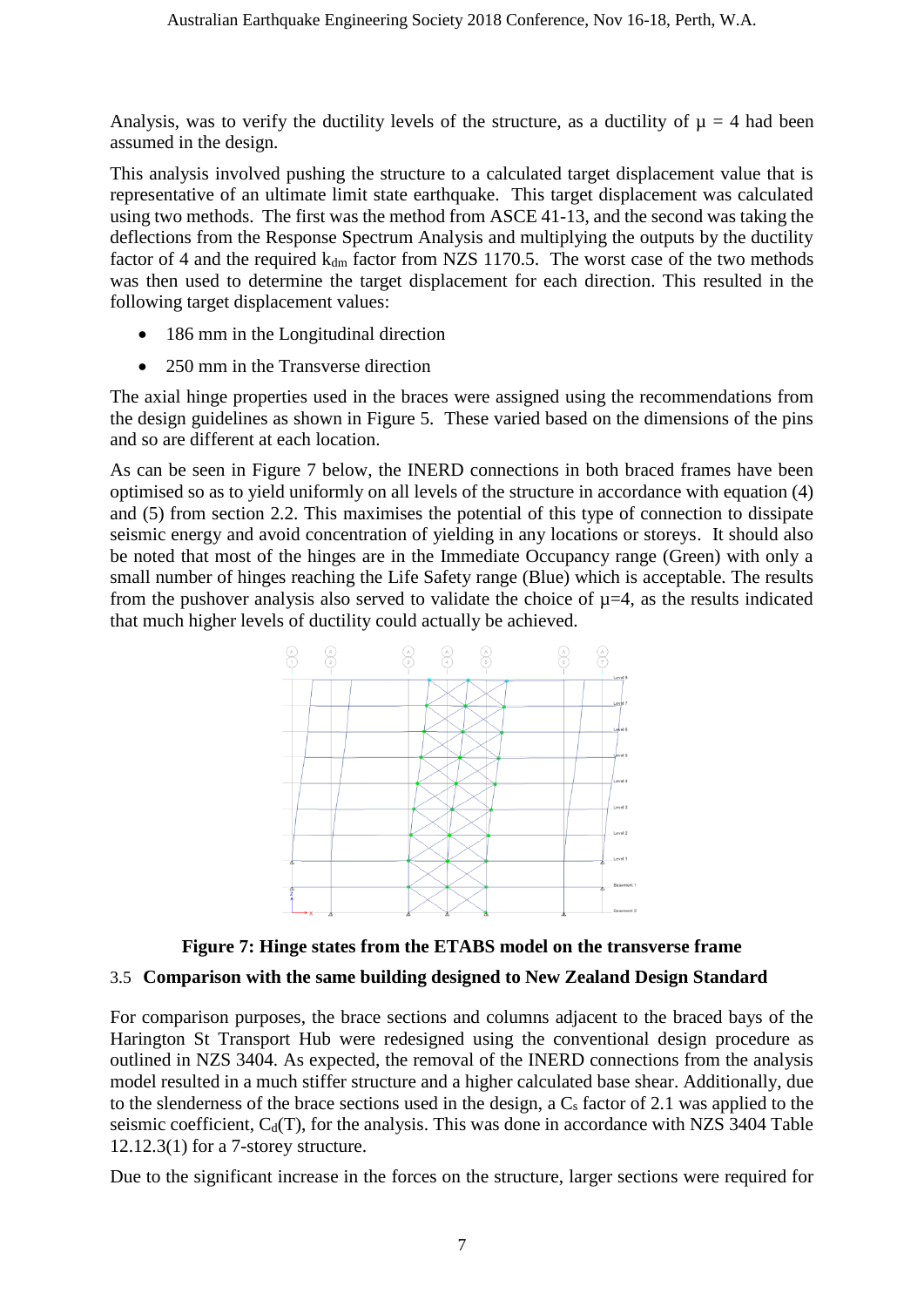several braces to meet the required demand. Additionally, as the design axial force on the column is based on the cumulative over-strength capacities of the braces in the bays above, larger brace sections resulted in the requirement for larger column sections, particularly at the base of the structure.

The effect of removing the INERD connections can be clearly seen in the different weights of steel required for the braces and columns adjacent to the braced bays in the two designs. For the two transverse frames the overall difference in the weight of steel was approximately 12700 kg, while the difference in the longitudinal frames was approximately 8300 kg. This amounts to an increase of 32% and 28% for the two directions respectively.

## 4 **CONCLUSIONS**

Innovative dissipative pin connections have been developed for use in seismic resistant braced frames. The use of these connections prevents the braces from buckling by concentrating the deformations into a yielding pin which dissipates seismic energy. These pins can be installed either at one end or at both ends of the brace.

Braced frames with INERD-connections exhibit the following benefits compared to conventional steel frames

- Better compliance with the seismic design criteria (high levels of ductility)
- Protection of compression braces against buckling and therefore better control over the damage sustained by the building
- Limitation of inelastic action and damage to small parts of the structure that can be easily replaced, leading to significant cost saving through the design life of the building.
- Avoidance of brittle fracture or low cycle fatigue
- Reduction of overall structural costs for the same performance level in comparison with conventional steel design.

With this technology, any damage during a ULS earthquake will be concentrated at the connections (both ends of braces) which can be easily, and cost effectively replaced. During an SLS event (moderate and more frequent earthquake) the structure will perform almost elastically eliminating the need for repair works.

Our implementation of the technology in a multi-storey building in New Zealand indicates that this technology enables engineers to efficiently control the damage sustained by buildings during an earthquake, resulting in a cost-effective solution, while at the same time retaining the simplicity of a conventional steel structure.

## 5 **ACKNOWLEDGEMENT**

We would like to express our appreciation to Professor Ioannis Vayas who is one of the generators of the INERD system and provided us with the design guidelines and very useful comments. We would like also to thank Harrison Grierson for allowing the use of the Harington Street Transport Hub as a case study and James Knight, Senior Structural Consultant, for providing peer review services on this project.

## 6 **REFERENCES**

Calado, L. & Ferreira, J. 2004. INERD Connections. Technical Report, Lisbon. IST Lisbon

Castiglioni, C. Crespi, A. Brescianini, J. & Lazzarotto, L. 2004. INERD Connections, Technical Report, Milan. Politecnico Milano